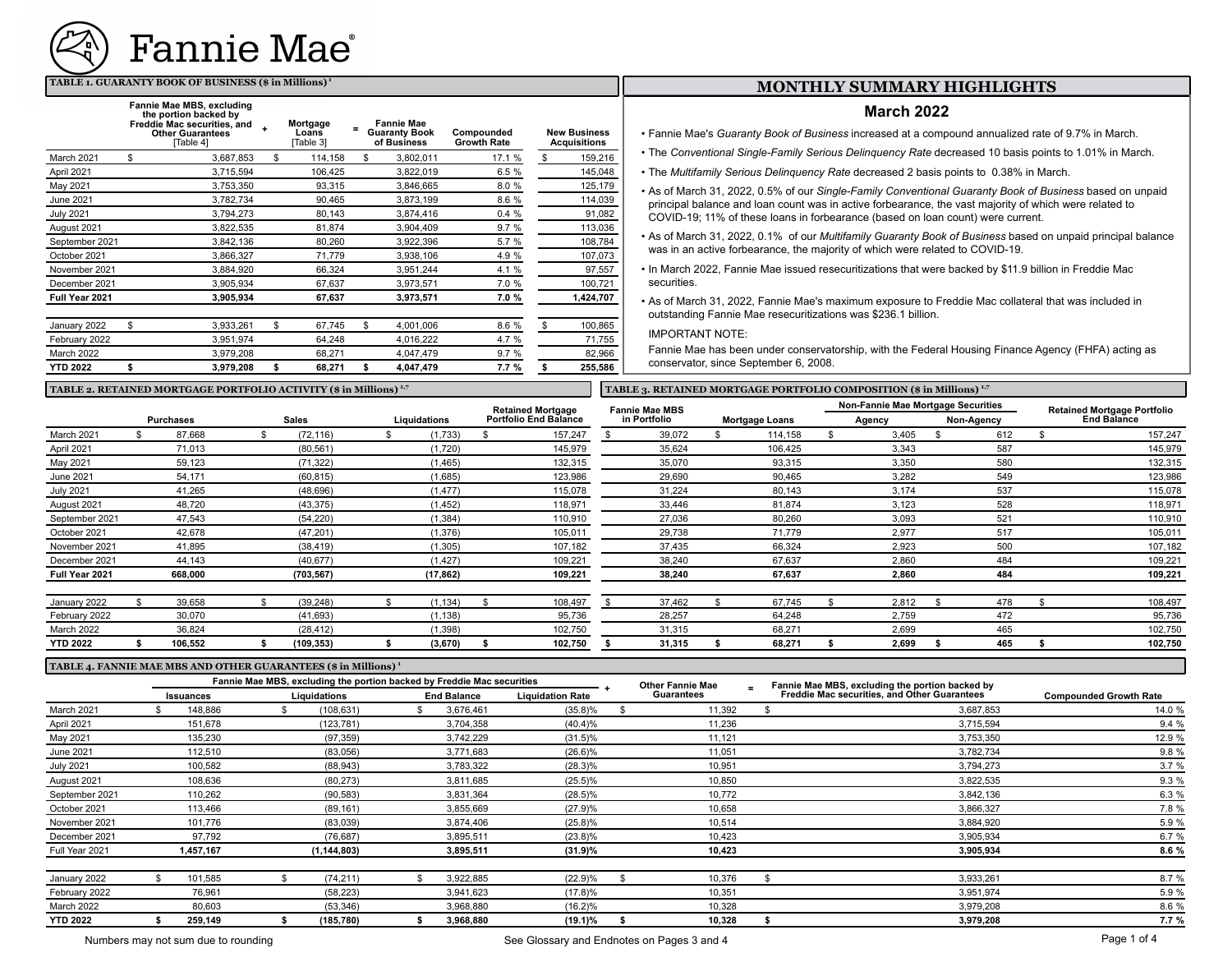| TABLE 5. OTHER INVESTMENTS (\$ in Millions) <sup>1</sup> | TABLE 6. DEBT ACTIVITY(\$ in Millions) <sup>2</sup> |                                                |  |                                |  |                            |  |                                                   |  |                                               |  |                    |  |                                  |
|----------------------------------------------------------|-----------------------------------------------------|------------------------------------------------|--|--------------------------------|--|----------------------------|--|---------------------------------------------------|--|-----------------------------------------------|--|--------------------|--|----------------------------------|
|                                                          |                                                     |                                                |  | <b>Original Maturity</b>       |  | Original Maturity > 1 Year |  |                                                   |  |                                               |  |                    |  |                                  |
|                                                          |                                                     | <b>Other Investments End</b><br><b>Balance</b> |  | < 1 Year<br><b>End Balance</b> |  | <b>Issuances</b>           |  | <b>Maturities, Redemptions</b><br>and Repurchases |  | <b>Foreign Exchange</b><br><b>Adjustments</b> |  | <b>End Balance</b> |  | <b>Total Debt</b><br>Outstanding |
| March 2021                                               |                                                     | 146,622                                        |  | 2,908                          |  |                            |  | (727)                                             |  | (5)                                           |  | 272,162            |  | 275,070                          |
| April 2021                                               |                                                     | 155,556                                        |  | 3,124                          |  | -                          |  | (7, 577)                                          |  |                                               |  | 264,586            |  | 267,710                          |
| May 2021                                                 |                                                     | 170,284                                        |  | 3,439                          |  | -                          |  | (4,615)                                           |  | 13                                            |  | 259,984            |  | 263,423                          |
| June 2021                                                |                                                     | 164,946                                        |  | 2,331                          |  | $\overline{\phantom{0}}$   |  | (9,585)                                           |  | (9)                                           |  | 250,390            |  | 252,721                          |
| <b>July 2021</b>                                         |                                                     | 165,902                                        |  | 3,056                          |  | -                          |  | (7, 175)                                          |  |                                               |  | 243,217            |  | 246,273                          |
| August 2021                                              |                                                     | 159,912                                        |  | 3,296                          |  |                            |  | (4,765)                                           |  | (4)                                           |  | 238,448            |  | 241,744                          |
| September 2021                                           |                                                     | 160,386                                        |  | 8,045                          |  | 20                         |  | (10, 391)                                         |  | (7)                                           |  | 228,070            |  | 236,115                          |
| October 2021                                             |                                                     | 143,292                                        |  | 3,045                          |  | $\overline{\phantom{0}}$   |  | (20, 342)                                         |  |                                               |  | 207,733            |  | 210,778                          |
| November 2021                                            |                                                     | 142,747                                        |  | 3,045                          |  | -                          |  | (2, 240)                                          |  | (10)                                          |  | 205,483            |  | 208,528                          |
| December 2021                                            |                                                     | 133,933                                        |  | 2,795                          |  |                            |  | (5,800)                                           |  |                                               |  | 199,689            |  | 202,484                          |
| Full Year 2021                                           |                                                     | 133,933                                        |  | 2,795                          |  | 2,835                      |  | (80, 940)                                         |  |                                               |  | 199,689            |  | 202,484                          |
| January 2022                                             |                                                     | 127,753                                        |  | 2,545                          |  |                            |  | (13, 697)                                         |  | (2)                                           |  | 185,970            |  | 188,515                          |
| February 2022                                            |                                                     | 139,423                                        |  | 2,795                          |  | $\overline{\phantom{m}}$   |  | (345)                                             |  | (1)                                           |  | 185,624            |  | 188,419                          |
| March 2022                                               |                                                     | 126,804                                        |  | 4,045                          |  |                            |  | (6, 311)                                          |  | (7)                                           |  | 179,306            |  | 183,351                          |
| <b>YTD 2022</b>                                          |                                                     | 126,804                                        |  | 4,045                          |  |                            |  | (20, 353)                                         |  | (10)                                          |  | 179,306            |  | 183,351                          |

# **TABLE 7. SERIOUS DELINQUENCY RATES**

|                                  |                |                             |             |         |                   | <b>Credit Enhanced</b> |                       |         |                                 |
|----------------------------------|----------------|-----------------------------|-------------|---------|-------------------|------------------------|-----------------------|---------|---------------------------------|
|                                  |                | Vintage by Origination Year |             |         | <b>Non-Credit</b> | Primary MI and         | <b>Credit Risk</b>    |         | <b>Multifamily</b> <sup>6</sup> |
|                                  | 2004 and Prior | 2005 - 2008                 | 2009 - 2022 | Overall | Enhanced          | Other <sup>4</sup>     | Transfer <sup>5</sup> | Overall |                                 |
| March 2021                       | 5.66 %         | 9.65 %                      | 2.13 %      | 2.58 %  | 2.06 %            | 4.06 %                 | 3.65 %                | 2.58 %  | 0.66 %                          |
| April 2021                       | 5.44 %         | 9.33 %                      | 1.94 %      | 2.38 %  | 1.89 %            | 3.76 %                 | 3.45%                 | 2.38 %  | 0.55%                           |
| May 2021                         | 5.27 %         | 9.09%                       | 1.82 %      | 2.24 %  | 1.76 %            | 3.55 %                 | 3.34%                 | 2.24 %  | 0.53 %                          |
| June 2021                        | 5.04 %         | 8.75 %                      | 1.69 %      | 2.08 %  | 1.63 %            | 3.31 %                 | 3.21%                 | 2.08 %  | 0.53 %                          |
| <b>July 2021</b>                 | 4.82 %         | 8.26 %                      | 1.57 %      | 1.94 %  | 1.52 %            | 3.08 %                 | 3.04%                 | 1.94 %  | 0.46 %                          |
| August 2021                      | 4.47 %         | 7.57 %                      | 1.46 %      | 1.79 %  | 1.39 %            | 2.88 %                 | 2.93 %                | 1.79 %  | 0.42%                           |
| September 2021                   | 4.25 %         | 7.21 %                      | 1.31 %      | 1.62 %  | 1.26 %            | 2.64 %                 | 2.66 %                | 1.62 %  | 0.42%                           |
| October 2021                     | 4.02 %         | 6.90 %                      | 1.17 %      | 1.46 %  | 1.13 %            | 2.43 %                 | 2.40 %                | 1.46 %  | 0.45 %                          |
| November 2021                    | 3.61 %         | 6.05 %                      | 1.08 %      | 1.33 %  | 1.01 %            | 2.26 %                 | 2.28 %                | 1.33 %  | 0.41 %                          |
| December 2021                    | 3.48 %         | 5.87 %                      | 1.01 %      | 1.25 %  | 0.98 %            | 2.14 %                 | 1.80 %                | 1.25 %  | 0.42 %                          |
| January 2022                     | 3.39 %         | 5.67 %                      | 0.95%       | 1.17 %  | 0.93%             | 2.03 %                 | 1.63 %                | 1.17 %  | 0.39 %                          |
| February 2022                    | 3.30 %         | 5.46 %                      | 0.89%       | 1.11 %  | 0.89%             | 1.92 %                 | 1.45 %                | 1.11%   | 0.40 %                          |
| March 2022                       | 3.12%          | 5.14 %                      | 0.81%       | 1.01 %  | 0.83%             | 1.77 %                 | 1.23 %                | 1.01 %  | 0.38 %                          |
| March 2022 % of Book Outstanding | 1%             | 2%                          | 97 %        |         | 63 %              | 20 %                   | 25 %                  |         |                                 |

**Conventional Single-Family<sup>3</sup>**

| <b>Table 8. INTEREST RATE RISK DISCLOSURES</b> |                                                  |    |                                    |                                   |  |  |  |  |
|------------------------------------------------|--------------------------------------------------|----|------------------------------------|-----------------------------------|--|--|--|--|
|                                                | <b>Market Value Sensitivity (\$ in Millions)</b> |    |                                    |                                   |  |  |  |  |
|                                                | <b>Rate Level</b><br>Shock (50 bp)               |    | <b>Rate Slope</b><br>Shock (25 bp) | <b>Duration Gap</b><br>(in years) |  |  |  |  |
| March 2021                                     | \$<br>(59)                                       | \$ | (17)                               | 0.03                              |  |  |  |  |
| April 2021                                     | (41)                                             |    | (12)                               | 0.05                              |  |  |  |  |
| May 2021                                       | (62)                                             |    | (11)                               | 0.01                              |  |  |  |  |
| June 2021                                      | (78)                                             |    | (10)                               | (0.01)                            |  |  |  |  |
| <b>July 2021</b>                               | (79)                                             |    | (2)                                | (0.02)                            |  |  |  |  |
| August 2021                                    | (84)                                             |    |                                    | (0.03)                            |  |  |  |  |
| September 2021                                 | (86)                                             |    | (1)                                | (0.04)                            |  |  |  |  |
| October 2021                                   | (62)                                             |    | (2)                                | (0.03)                            |  |  |  |  |
| November 2021                                  | (84)                                             |    | (5)                                | (0.06)                            |  |  |  |  |
| December 2021                                  | (84)                                             |    | (8)                                | (0.07)                            |  |  |  |  |
| Full Year 2021                                 | (73)                                             |    | (7)                                |                                   |  |  |  |  |
| January 2022                                   | \$<br>(60)                                       | \$ | 9                                  | (0.05)                            |  |  |  |  |
| February 2022                                  | (71)                                             |    | (6)                                | (0.05)                            |  |  |  |  |
| March 2022                                     | \$<br>(56)                                       | \$ | (10)                               | (0.03)                            |  |  |  |  |
| <b>YTD 2022</b>                                | \$<br>(62)                                       | \$ | (8)                                |                                   |  |  |  |  |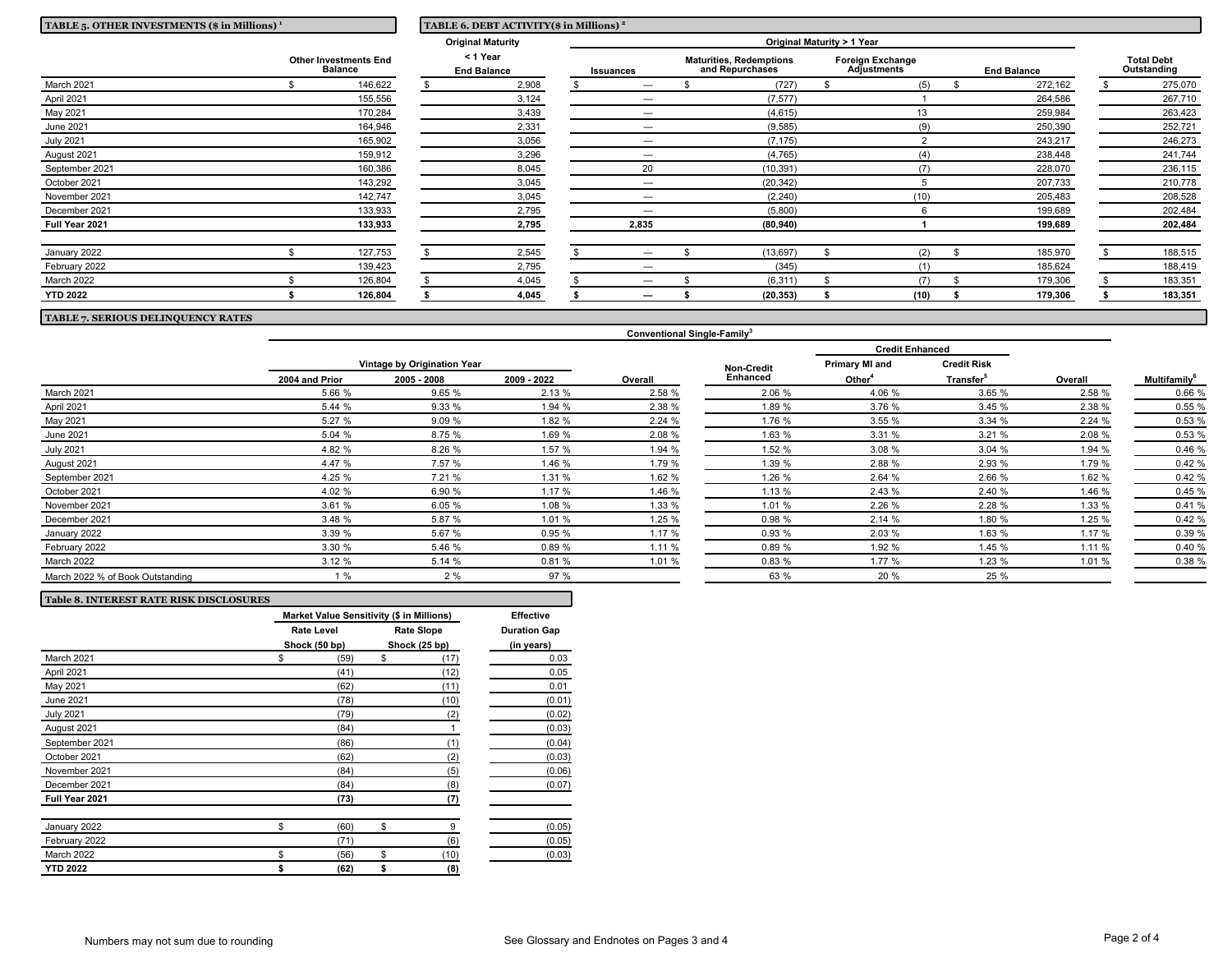# **GLOSSARY & OTHER INFORMATION**

### **General**

Fannie Mae's maximum exposure to Freddie Mac collateral. Fannie Mae and Freddie Mac began issuing uniform mortgage-backed securities ("UMBS") in June 2019. Fannie Mae also began issuing commingled resecuritizations backed in whole or in part by Freddie Mac securities. Fannie Mae excludes the portion of Fannie Mae MBS outstanding ultimately backed by Freddie Mac securities from its guaranty book of business and reports its maximum exposure to Freddie Mac collateral in its Monthly Summary Highlights. This amount represents the maximum amount of Freddie Mac securities that Fannie Mae guarantees.

Risk Disclosures. In addition to the interest rate risk disclosures provided in Table 8, Fannie Mae's most recent available information relating to debt, liquidity management and credit risk is included in its most recent Form 10-K or Form 10-Q filed with the Securities and Exchange Commission.

**Compounded Growth Rate.** Monthly growth rates are compounded to provide an annualized growth rate.

#### **Table 1**

Guaranty Book of Business. Consists of (1) Fannie Mae MBS outstanding (excluding the portions of any structured securities Fannie Mae issues that are backed by Freddie Mac securities). (2) other credit enhancements that Fannie Mae provides on mortgage assets, and (3) mortgage loans of Fannie Mae held in its retained mortgage portfolio.

New Business Acquisitions. Single-family and multifamily mortgage loans purchased during the period and single-family and multifamily mortgage loans underlying Fannie Mae MBS issued pursuant to lender swaps.

### **Table 2**

Retained Mortgage Portfolio Activity. Ending balance represents the unpaid principal balance ("UPB") of Fannie Mae's retained mortgage portfolio. Excludes certain matched trades and certain early funding activities.

**Purchases.** Acquisition of mortgage loans and mortgage securities for the retained mortgage portfolio.

**Sales.** Sales of mortgage securities and mortgage loans from the retained mortgage portfolio.

Liquidations. Represents the total amount of repayments, curtailments, payoffs, and foreclosures on mortgage loans and mortgages underlying securities held in the retained mortgage portfolio.

#### **Table 3**

**Retained Mortgage Portfolio Composition.** Shows the primary components of Fannie Mae's retained mortgage portfolio.

**Fannie Mae MBS in portfolio.** Includes Fannie Mae commingled securities, which may be backed in whole or in part by Freddie Mac securities.

Non-Fannie Mae Agency Securities. Represents mortgage-related securities issued by Freddie Mac and Ginnie Mae. May include commingled Freddie Mac securities backed in whole or in part by Fannie Mae MBS.

#### **Table 4**

Fannie Mae MBS, excluding the portion backed by Freddie Mac securities. Includes Fannie Mae MBS, private-label wraps, whole loan real estate mortgage investment conduit securities (REMICs),<br>and Ginnie Mae wraps. If an MBS structured security, Fannie Mae reports the additive portion of the Freddie Mac securities that Fannie Mae guarantees in the Monthly Summary Highlights.

Issuances. Represents the total amount of Fannie Mae MBS created during the month, including lender-originated issues and Fannie Mae MBS created from mortgage loans previously held in Fannie Mae's portfolio. Fannie Mae MBS may be held in portfolio after their creation.

Liquidations. Represents the total amount of repayments, curtailments, payoffs, and foreclosures on mortgages underlying Fannie Mae MBS, including Fannie Mae MBS held in the retained mortgage portfolio.

**Liquidation Rate.** The liquidation rate is calculated as liquidations divided by the prior period ending balance of total Fannie Mae MBS, annualized.

**Other Fannie Mae Guarantees.** Outstanding balance of Fannie Mae guaranty arrangements that are not Fannie Mae MBS. This primarily includes long-term standby commitments Fannie Mae has issued and credit enhancements it has provided.

#### **Table 5**

**Other Investments.** Primarily consists of cash and readily marketable instruments such as certificates of deposit, securities purchased under agreements to resell and Treasury bills.

## **Table 6**

Debt Activity. Debt is classified in the table based on its original maturity. For debt with an original term of more than one year, the portion of that long-term debt that is due within one year is not reclassified to "Original Maturity < 1 Year." For more information about Fannie Mae's debt activity, please visit [www.](http://www.fanniemae.com/debtreports)fanniemae.com/debtreports.

#### **Table 7**

Serious Delinguency Rates. A measure of credit performance and indicator of potential future defaults for the single-family and multifamily quaranty books. Single-family seriously delinquent loans are three months or more past due or in the foreclosure process. Multifamily seriously delinquent loans are 60 days or more past due. We report loans receiving payment forbearance as delinquent according to the contractual terms of the loan. Fannie Mae includes in its single-family delinguency rate conventional single-family loans that it owns and that back Fannie Mae MBS and excludes Freddie Macacquired mortgage loans underlying Freddie Mac securities that Fannie Mae has resecuritized.